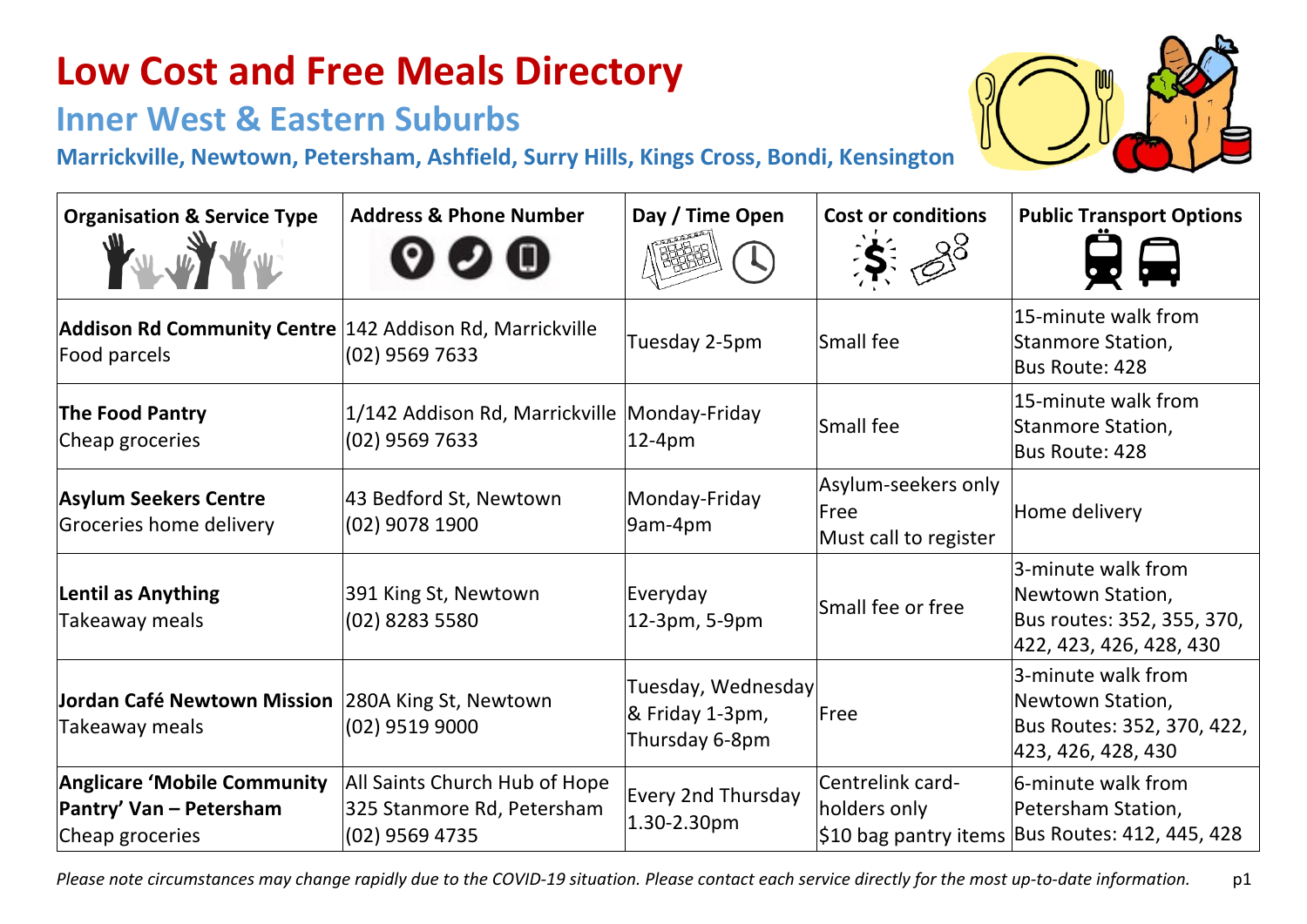### **Inner West & Eastern Suburbs**

**Marrickville, Newtown, Petersham, Ashfield, Surry Hills, Kings Cross, Bondi, Kensington**

| <b>Organisation &amp; Service Type</b>                                  | <b>Address &amp; Phone Number</b>                                                               | Day / Time Open                            | <b>Cost or conditions</b><br>88 | <b>Public Transport Options</b>                                                                                                        |
|-------------------------------------------------------------------------|-------------------------------------------------------------------------------------------------|--------------------------------------------|---------------------------------|----------------------------------------------------------------------------------------------------------------------------------------|
| <b>Exodus Foundation</b><br>Takeaway Lunch<br>& Food parcels            | 180 Liverpool Rd, Ashfield<br>$(02)$ 8752 4600                                                  | Everyday 9-9.45am, Free<br>11.30am-12.45pm | Must call to register           | 6-minute walk from<br>Ashfield Station,<br>Bus Routes: 406, 418. 464,<br>480.483                                                       |
| <b>The Salvation Army</b><br><b>Street Level Café</b><br>Takeaway Lunch | Behind 339 Crown St, Surry<br>Hills (access from Derby Lane<br>off Albion St)<br>(02) 9360 1321 | Monday-Friday<br>$12-2pm$                  | Small fee                       | 15-minute walk from<br>Central Station<br>Bus routes: 304, 338, 339,<br>352, 374, 376, 391                                             |
| <b>Wayside Chapel Café</b><br><b>Kings Cross</b><br>Takeaway meals      | 29 Hughes St, Potts Point<br>(02) 9581 9100                                                     | Everyday<br>7am-4pm                        | Small fee                       | 6-minute walk from Kings<br>Cross Station,<br>Bus Route: 311                                                                           |
| <b>Wayside Chapel Heart Café</b><br>Bondi<br>Takeaway meals             | 95 Roscoe St, Bondi Beach<br>(02) 9581 9150                                                     | Everyday<br>7am-4pm                        | Small fee                       | <b>Bus Routes: 333, 380</b>                                                                                                            |
| <b>Oz Harvest Market</b><br>Food hampers                                | 147 Anzac Pde, Kensington<br>1800 108 006                                                       | Tuesday-Friday<br>10am-2pm                 | Free                            | 1-minute walk from<br>Kensington Light Rail Stop,<br>Bus Routes: 302, 303, 348,<br>370, 391, 392, 393, 394,<br>395, 396, 397, 399, M10 |

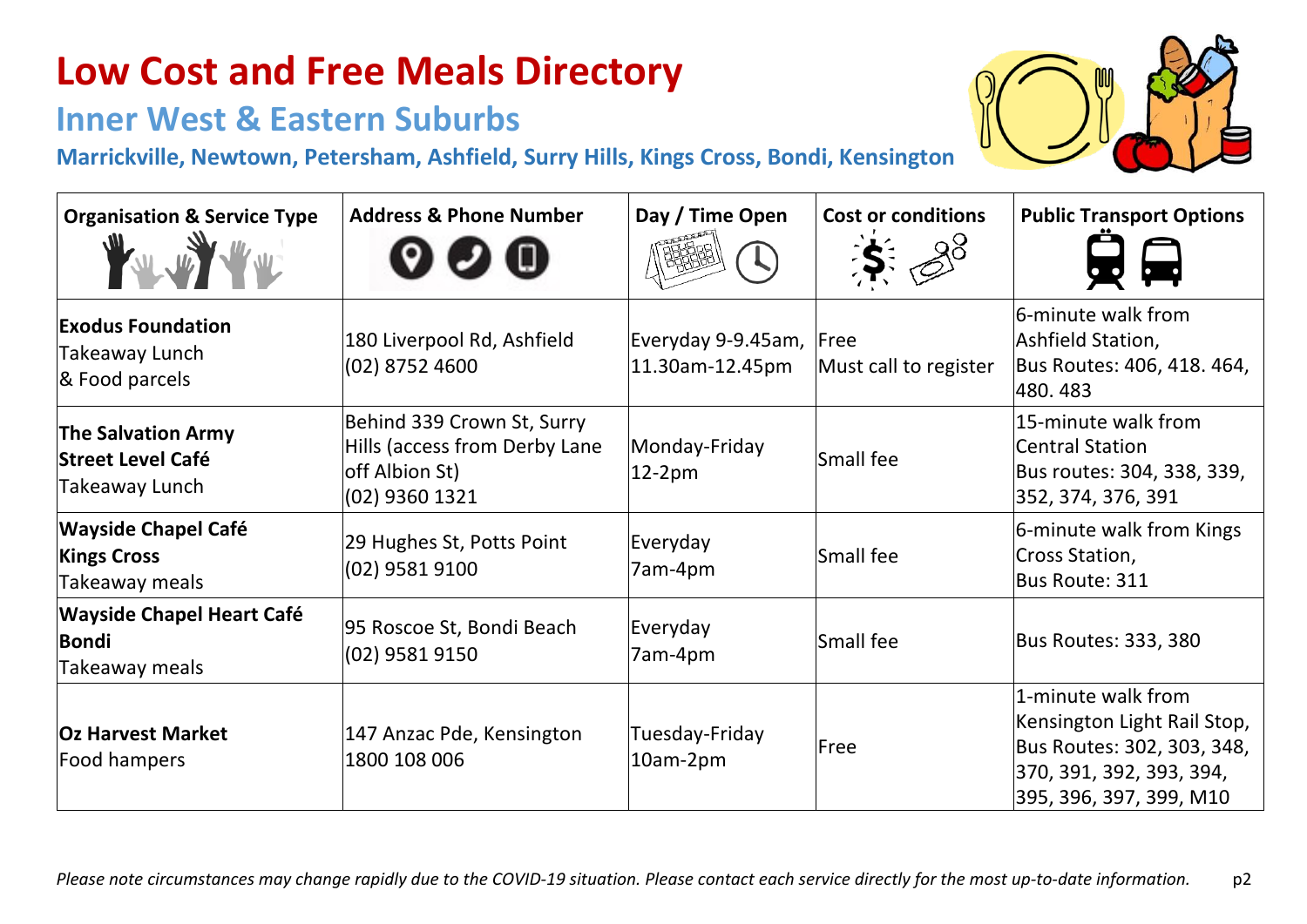### **Western Sydney**

**Auburn – Granville – Silverwater – Parramatta – Westmead – Mt Druitt – Penrith**



| <b>Organisation &amp; Service Type</b>                                               | <b>Address &amp; Phone Number</b>                                                              | Day / Time Open                | <b>Cost or conditions</b>                                    | <b>Public Transport Options</b>                                                      |
|--------------------------------------------------------------------------------------|------------------------------------------------------------------------------------------------|--------------------------------|--------------------------------------------------------------|--------------------------------------------------------------------------------------|
| Jesuit Refugee Service (JRS)<br><b>Westmead</b><br>Food hampers                      | Home delivery<br>(02) 9098 9336                                                                | Tuesday-Thursday<br>9.30am-3pm | Asylum-seekers only<br><b>lFree</b><br>Must call to register | Home delivery                                                                        |
| <b>St Vincent de Paul Mobile</b><br>Vinnies Van' Parramatta<br>Snack & warm beverage | Prince Alfred Square,<br>Corner of Marist Place &<br>Victoria Rd, Parramatta<br>(02) 8861 9700 | Nightly<br>9.45-10.30pm        | Free                                                         | 12-minute walk from<br>Parramatta Station,<br>Bus routes: 546, 804, 806,<br>900, M91 |
| <b>Parramatta Mission</b><br><b>Takeaway Lunch</b>                                   | 119 Macquarie St, Parramatta<br>0400 415 984                                                   | Monday-Friday<br>10.30am-1pm   | Free                                                         | 3-minute walk from<br><b>Parramatta Station and</b><br><b>Bus Interchange</b>        |
| <b>Parramatta Community Care</b><br>Cheap groceries                                  | 18 Barney St, North Parramatta Thursday<br>0411 656 418                                        | $6-8pm$                        | <b>Centrelink card-</b><br>holders only<br>Small fee         | Bus routes: 600, 601, 603,<br>604, 606, 609, 706                                     |
| Harris Park Community Centre  11 Albion St, Harris Park<br>Food parcels              | $(02)$ 9635 0157                                                                               | Monday-Friday<br>9am-4pm       | <b>Free</b><br>Call in advance                               | 5-minute walk from<br>Harris Park Station,<br>Bus route: 906                         |
| <b>House of Welcome Granville</b><br>Food hampers                                    | 197 The Trongate, Granville<br>(02) 9727 9290                                                  | Monday-Friday<br>10am-3pm      | Asylum-seekers only<br>Free<br>Must call to register         | 20-minute walk from<br>Clyde Station,<br>Bus route: 908                              |

*Please note circumstances may change rapidly due to the COVID-19 situation. Please contact each service directly for the most up-to-date information.* p3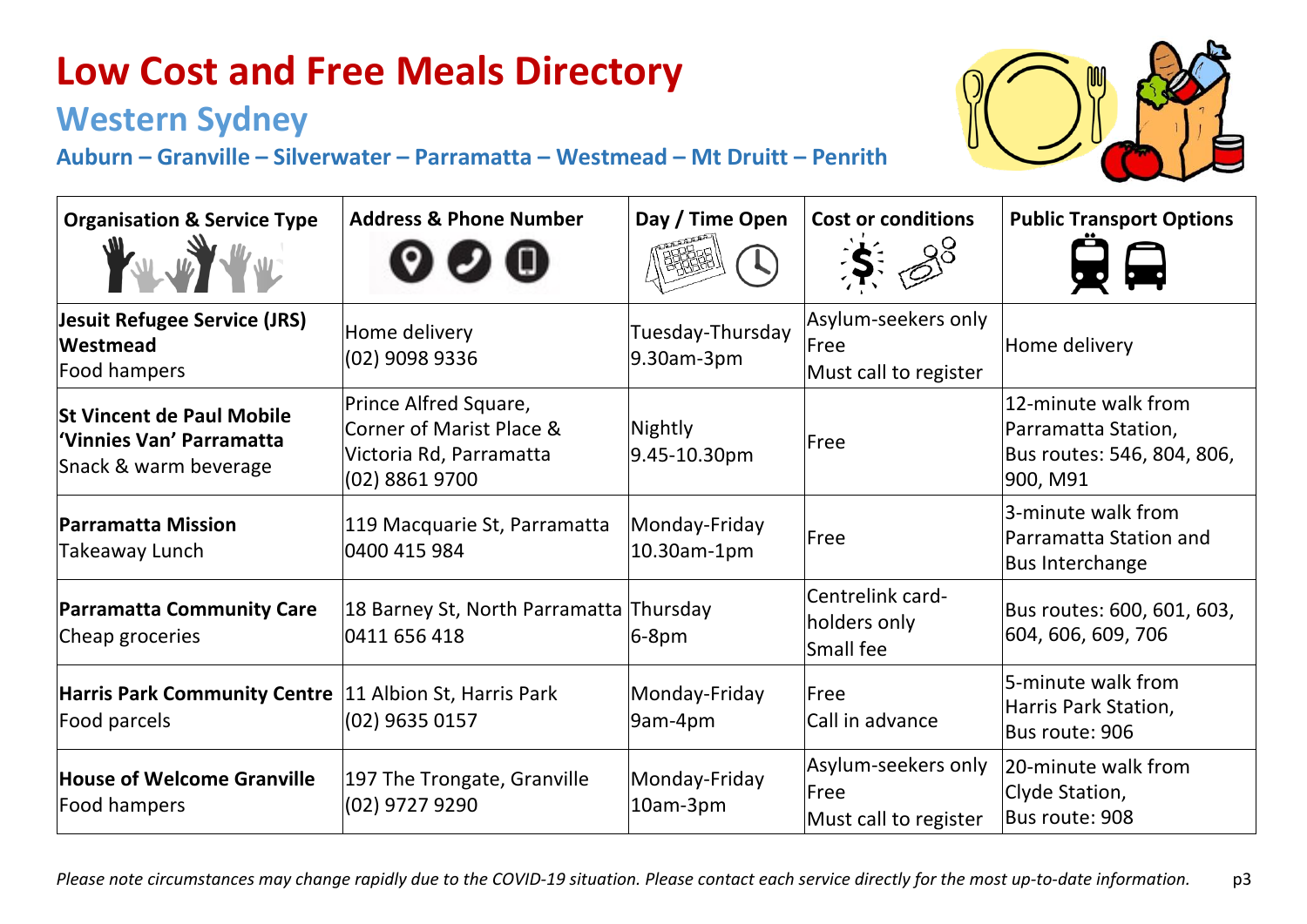### **Western Sydney**

**Auburn – Granville – Silverwater – Parramatta – Westmead – Mt Druitt – Penrith**



| <b>Organisation &amp; Service Type</b>                                        | <b>Address &amp; Phone Number</b>                                                 | Day / Time Open                               | <b>Cost or conditions</b>                                 | <b>Public Transport Options</b>                                                                             |
|-------------------------------------------------------------------------------|-----------------------------------------------------------------------------------|-----------------------------------------------|-----------------------------------------------------------|-------------------------------------------------------------------------------------------------------------|
| <b>Anglicare 'Mobile Community</b><br>Pantry' Van – Auburn<br>Cheap groceries | Auburn Anglican Church<br>48 Hall St, Auburn<br>(02) 9649 7228                    | Friday once per<br>lmonth<br>10-11.30am       | Centrelink card-<br>holders only<br>\$10 bag pantry items | 5-minute walk from<br>Auburn Station,<br>Bus routes: 540, 544                                               |
| <b>C3 Cares</b><br>Food hampers                                               | C3 Church, 108 Silverwater Rd,<br>Silverwater<br>$(02)$ 9748 5700                 | Monday-Thursday<br>9am-1pm                    | Free                                                      | Bus routes: 540, 544                                                                                        |
| "Vinnies Van' Mount Druitt<br>Snack & warm beverage                           | Cul-de-Sac of Kelly Close, next<br>to Pascoe Walk, Mount Druitt<br>(02) 8861 9700 | Nightly<br>8.30-9.15pm                        | Free                                                      | 10-minute walk from Mt<br><b>Druitt Station &amp; Bus Stops</b><br>Routes: 750, 754, 759, 761               |
| <b>Salvation Army Penrith</b><br><b>Freedom Centre</b><br>Takeaway meals      | 2/54 Henry St, Penrith<br>(02) 4721 3076                                          | Monday-Friday<br>9am-4.30pm                   | Free                                                      | 12-minute walk from<br>Penrith Station, Bus Routes:<br>678, 780, 782, 785, 786                              |
| <b>Anglicare Penrith</b><br>Food parcels and vouchers                         | 114 Henry St, Penrith<br>$(02)$ 8624 8600                                         | Mon, Tues, Thurs<br>9am-3pm, Wed<br>12.30-7pm | Call in advance<br>Free                                   | 5-minute walk from Penrith<br><b>Station, Bus Routes:</b><br>677, 678, 775, 776, 780,<br>782, 785, 786, 789 |
| <b>Christ Mission Possible</b><br><b>Food Hampers</b>                         | 3/30 Copeland St, Kingswood<br>1300 435 728                                       | Monday-Friday<br>9am-2pm                      | <b>Free</b>                                               |                                                                                                             |
| <b>Nepean Food Services</b><br>Meals Home delivery                            | 8 Jeanette St, Regentville<br>(02) 4733 7200                                      | Monday-Friday<br>8.30am-3pm                   | Small cost<br>>65 or have disability                      | Home delivery                                                                                               |

*Please note circumstances may change rapidly due to the COVID-19 situation. Please contact each service directly for the most up-to-date information.* p4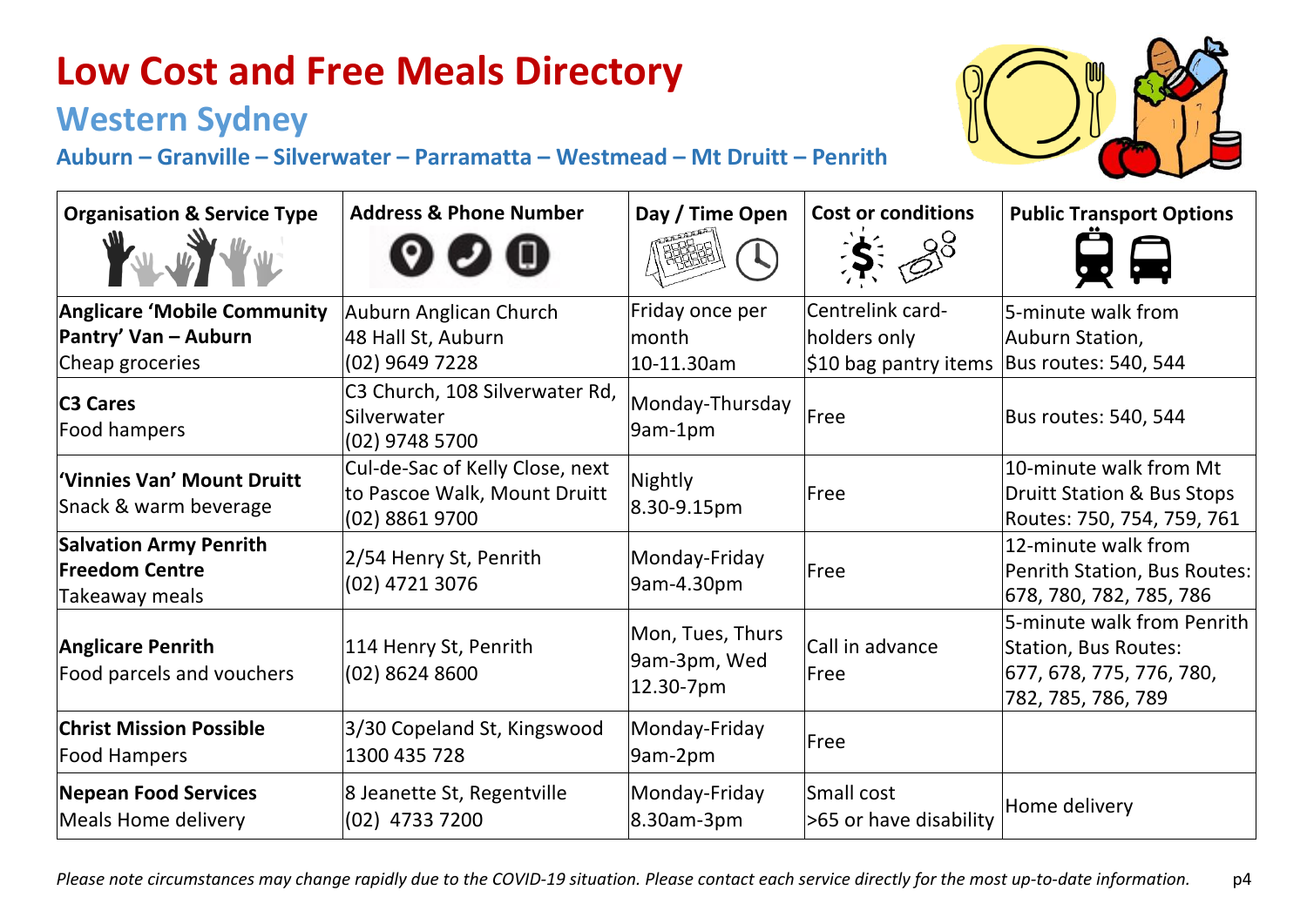### **South-West Sydney**

| <b>Organisation &amp; Service Type</b>                                            | <b>Address &amp; Phone Number</b>                                       | Day / Time Open                                    | <b>Cost or conditions</b><br>$\mathbf{K}$ : 28             | <b>Public Transport Options</b>                                                                   |
|-----------------------------------------------------------------------------------|-------------------------------------------------------------------------|----------------------------------------------------|------------------------------------------------------------|---------------------------------------------------------------------------------------------------|
| <b>Anglicare 'Mobile Community</b><br>Pantry' Van - Canterbury<br>Cheap groceries | Saint Paul's Church<br>33 Church Street Canterbury<br>(02) 9789 5991    | Every 2 <sup>nd</sup> Friday<br>9-10.30am          | Centrelink card-<br>holders only<br>\$10 bag pantry items  | 8-minute walk from<br>Canterbury Station<br><b>Bus Routes: 428, 445</b>                           |
| <b>Metro Assist Campsie</b><br>Food parcels                                       | Level 2/59-93 Evaline Street,<br>Campsie<br>9789 3744                   | Tuesday and<br>Thursday                            | Free<br>Need to call to<br>register                        | 8-minute walk from<br><b>Campsie Station</b>                                                      |
| <b>The Staples Bag</b><br>Cheap groceries                                         | 449 Canterbury Road, Campsie<br>(02) 97876832                           | Monday-Friday<br>9.30am-4.30pm<br>Saturday 9am-2pm | $ $ \$20 big bag                                           | 12-minute walk from<br><b>Campsie Station</b><br>Bus Routes: 410, 412, 415,<br>420, 445, 473, 492 |
| <b>Meals on Wheels Canterbury</b><br>Meals Home delivery                          | 2/2 Carrington Square, Campsie Monday-Friday<br>$(02)$ 9718 3093        | 10.30am-2pm                                        | Small cost<br>Referral required,<br>>65 or have disability | Home delivery                                                                                     |
| Mamma Penny Mobile Food<br>Pantry<br>Food hampers                                 | Youth and Resource Centre,<br>40 Redman Parade, Belmore<br>0423 207 530 | Friday, Saturday,<br>Sunday 9.30-<br>10.30am       | $ $ \$5 or gold coin                                       | 1-minute walk from<br>Belmore Station<br>Bus routes: 415, 942                                     |

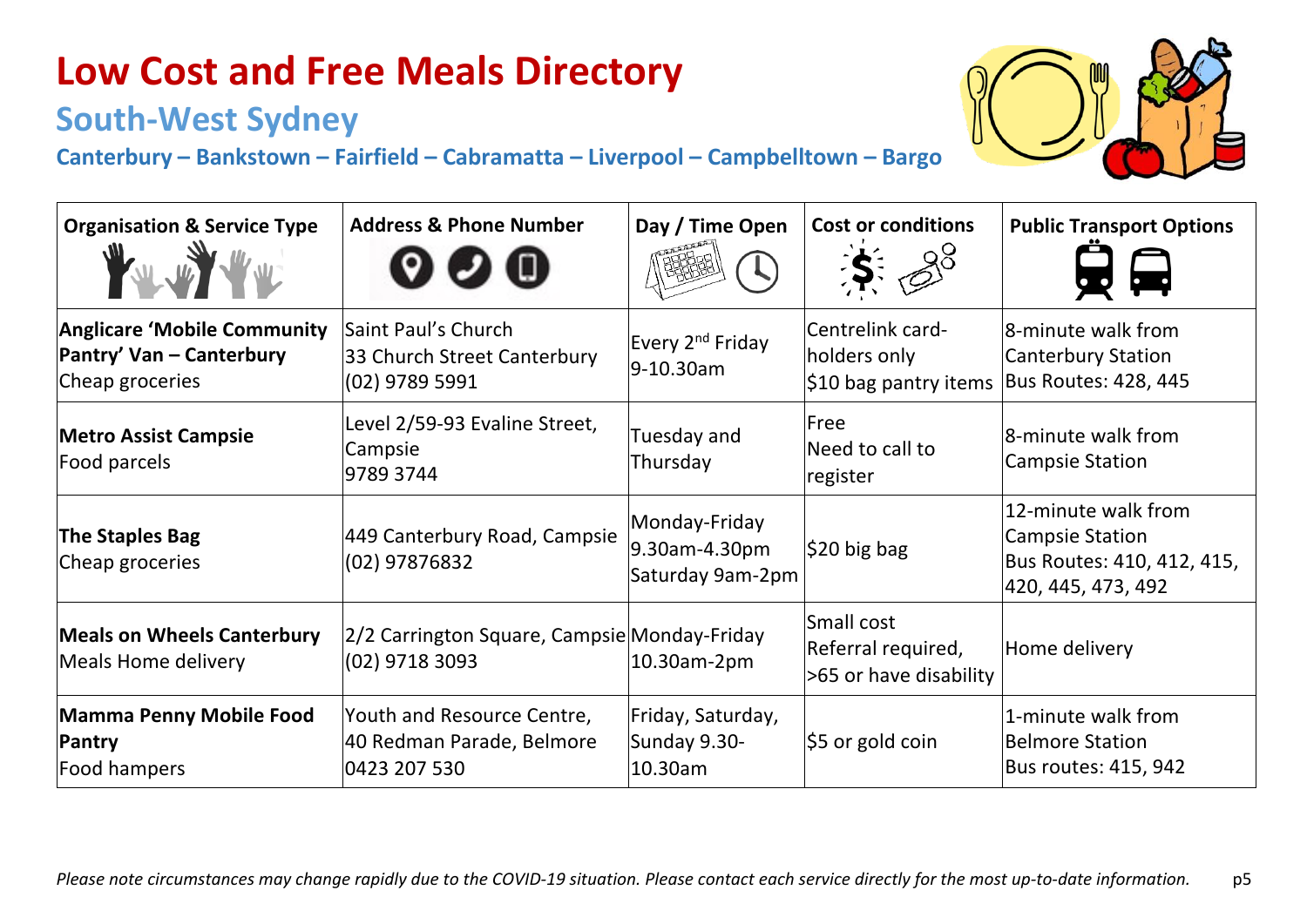### **South-West Sydney**

| <b>Organisation &amp; Service Type</b>                      | <b>Address &amp; Phone Number</b>                                        | Day / Time Open                                      | <b>Cost or conditions</b><br>$\mathscr{S}^8$             | <b>Public Transport Options</b>                                         |
|-------------------------------------------------------------|--------------------------------------------------------------------------|------------------------------------------------------|----------------------------------------------------------|-------------------------------------------------------------------------|
| <b>St Vincent De Paul</b><br>Food parcels and vouchers      | 2A East Terrace, Bankstown<br>$(02)$ 9796 1176                           | Call to arrange                                      | Free<br>Need to call to be<br>assessed & register        | 6-minute walk from<br><b>Bankstown Station and Bus</b><br>Interchange   |
| <b>Mountaha's Helping Hand</b><br>Food parcels              | 2/15-17 Gartmore Avenue,<br><b>Bankstown</b><br>0405 610 693             | Call to arrange                                      | Free<br>Call in advance as<br>demand is high             | 20-minute walk from<br><b>Bankstown Station</b><br>Bus routes: 940, 945 |
| <b>Bankstown Meals on Wheels</b><br>Meals home delivery     | Senior Citizen Centre, 202<br>Waterloo Road, Greenacre<br>(02) 9707 9646 | <b>Deliveries</b><br>11.30am-1.30pm<br>Monday-Friday | \$7/meal<br>Referral required,<br>>65 or have disability | Home delivery                                                           |
| <b>Riverwood Community Centre</b><br><b>Takeaway Dinner</b> | 151 North Belmore Road,<br>Riverwood<br>9533 0100                        | Monday 4-6pm                                         | Free                                                     | 9-minute walk from<br><b>Riverwood Station</b><br>Bus routes: 945, M91  |

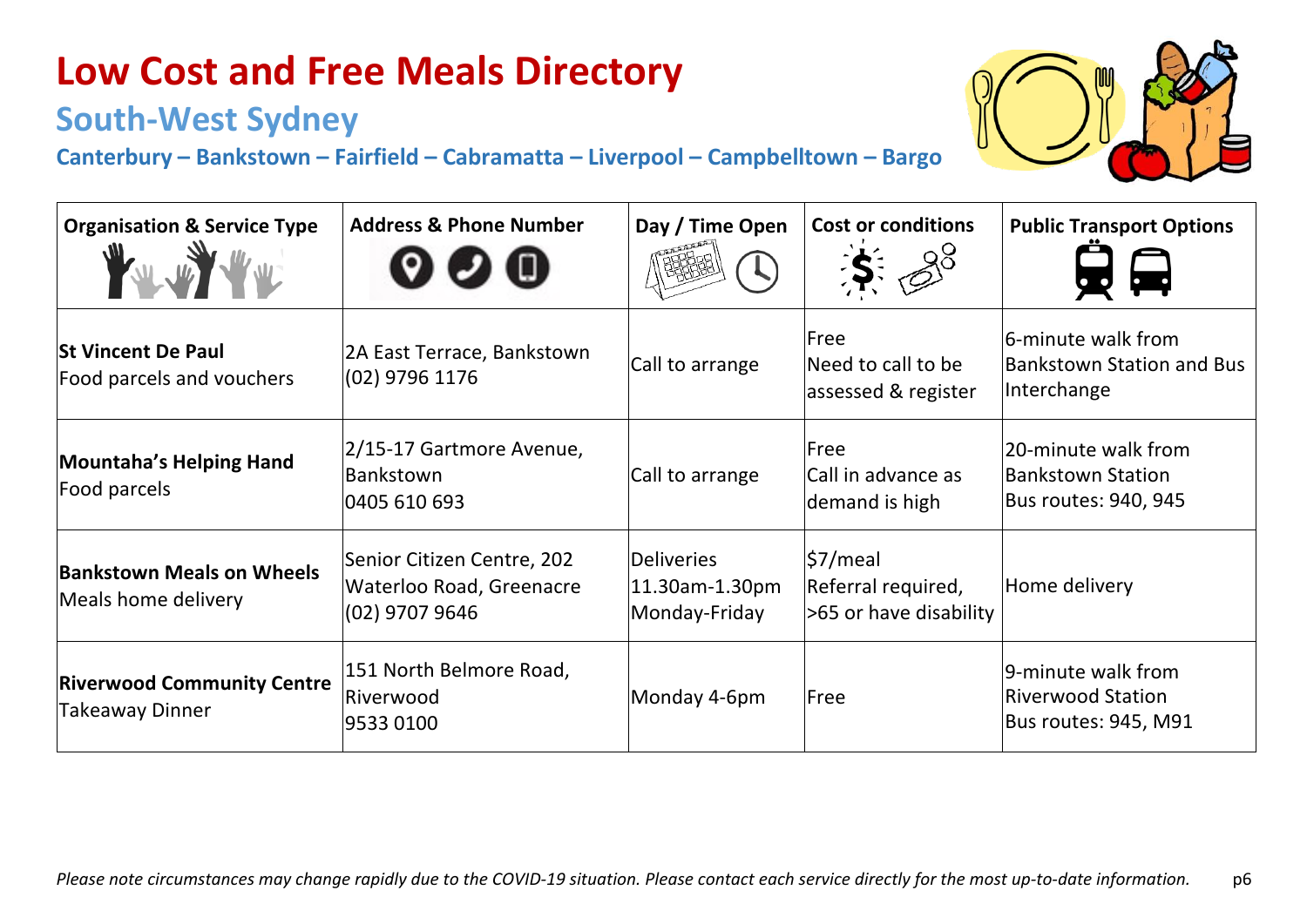### **South-West Sydney**

| <b>Organisation &amp; Service Type</b><br>W W W W                                      | <b>Address &amp; Phone Number</b>                                                     | Day / Time Open                                   | <b>Cost or conditions</b><br>$3^{8}$                                     | <b>Public Transport Options</b>                    |
|----------------------------------------------------------------------------------------|---------------------------------------------------------------------------------------|---------------------------------------------------|--------------------------------------------------------------------------|----------------------------------------------------|
| <b>Villawood Senior Citizens</b><br><b>Centre</b><br>Takeaway lunch                    | 29 Villawood Road, Villawood<br>(02) 9726 3616                                        | Monday, Tuesday,<br>Wednesday<br>$12-1pm$         | \$5 or free                                                              | 5-minute walk from<br><b>Villawood Station</b>     |
| <b>Fairfield Food Services</b><br>Meals home delivery                                  | 11 Kenyon St, Fairfield<br>$(02)$ 97286939                                            | Monday-Friday<br>7.30am-3pm                       | Referral required,<br>>65 or have disability Home delivery<br>Small cost |                                                    |
| <b>Salvation Army Community</b><br><b>Welfare Centre</b><br>Takeaway Breakfast & Lunch | 473 Hamilton Street,<br><b>Fairfield West</b><br>$(02)$ 9481 3212                     | Monday,<br>Wednesday, Friday Free<br>10am-2pm     |                                                                          | Bus route: 804                                     |
| <b>CORE Community Services</b><br>Food vouchers                                        | Cabramatta Office closed<br>temporarily<br>$(02)$ 8707 0600                           | Monday-Friday<br>9am-5pm                          | Need to call to be<br>assessed & register<br>lFree                       | Vouchers sent electronically<br>lvia email or text |
| Anglicare 'Mobile Community<br>Pantry' Van - Cabramatta<br>Cheap groceries             | Cabramatta Anglican Church<br>40-42 Cumberland Street<br>0498 000 778 or 0422 771 477 | Every 2 <sup>nd</sup><br>Wednesday<br>7.30-8.30pm | <b>Centrelink card-</b><br>holders only<br>\$10 bag pantry items         | 5-minute walk from<br>Cabramatta Station           |
| <b>Bill Crews Mobile Community</b><br><b>Kitchen</b><br>Takeaway Lunch                 | <b>Hark Park Warwick Farm</b><br>$(02)$ 8752 4600                                     | Friday to Monday<br>11.30am-12.30pm               | Free                                                                     | 4-minute walk from<br>Warwick Park Station         |

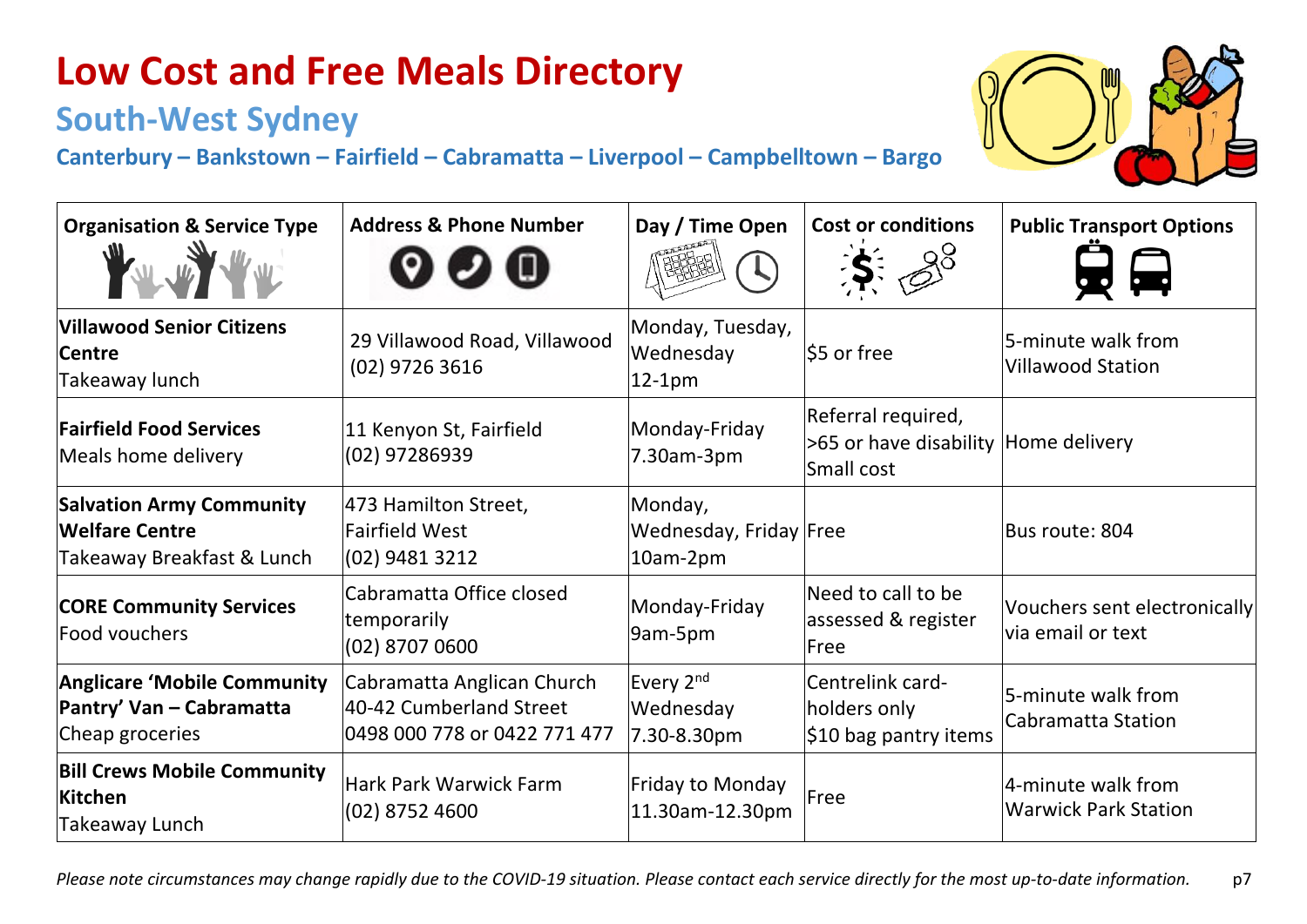### **South-West Sydney**

| <b>Organisation &amp; Service Type</b>                                              | <b>Address &amp; Phone Number</b>                                      | Day / Time Open                                 | <b>Cost or conditions</b><br>98                                          | <b>Public Transport Options</b>                                                             |
|-------------------------------------------------------------------------------------|------------------------------------------------------------------------|-------------------------------------------------|--------------------------------------------------------------------------|---------------------------------------------------------------------------------------------|
| <b>Salvation Army Café Embrace</b><br>Takeaway Breakfast                            | 51-55 Memorial Avenue,<br>Liverpool<br>(02) 9601 2813                  | Monday,<br>Wednesday, Friday Free<br>$10-11$ am |                                                                          | 8-minute walk from<br>Liverpool Station & Bus<br>Interchange                                |
| <b>Liverpool Community Kitchen</b><br>& Hub - Mobile Food Van<br>Takeaway Breakfast | The Uniting Church<br>28 Pirie St, Liverpool<br>(02) 9734 4710         | Monday-Friday<br>9.30-10.30am                   | Free                                                                     | 5-minute walk from<br>Liverpool Station & Bus<br>Interchange                                |
| 'Vinnies Van' Liverpool<br>Snack & warm beverage                                    | Pioneers Memorial Park,<br>Macquarie St, Liverpool<br>$(02)$ 8861 9700 | Tuesday-Saturday<br>8.30-9pm                    | Free                                                                     | 5-minute walk from<br>Liverpool Station<br>Near Bus Routes: 823, 901,<br>902, 903, 904, M90 |
| <b>St Vincent de Paul</b><br>Groceries home delivery                                | Liverpool Office closed<br>temporarily<br>(02) 8861 9700               | Call to arrange                                 | Need to call to be<br>assessed & register<br>Free                        | Home delivery                                                                               |
| <b>Meals on Wheels Liverpool</b><br>Meals home delivery                             | 92 Memorial Avenue, Liverpool Monday-Friday<br>9601 3728               | Delivery times vary                             | Referral required,<br>>65 or have disability Home delivery<br>Small cost |                                                                                             |
| <b>iCare Community Services</b><br>Liverpool<br>Food hamper                         | 6 Speed Street, Liverpool<br>91198727                                  | Tuesday, Thursday<br>12.30-1.30pm               | NDIS only, need to<br>call to register<br>Free                           | 5-minute walk from<br>Liverpool Station & Bus<br>Interchange                                |

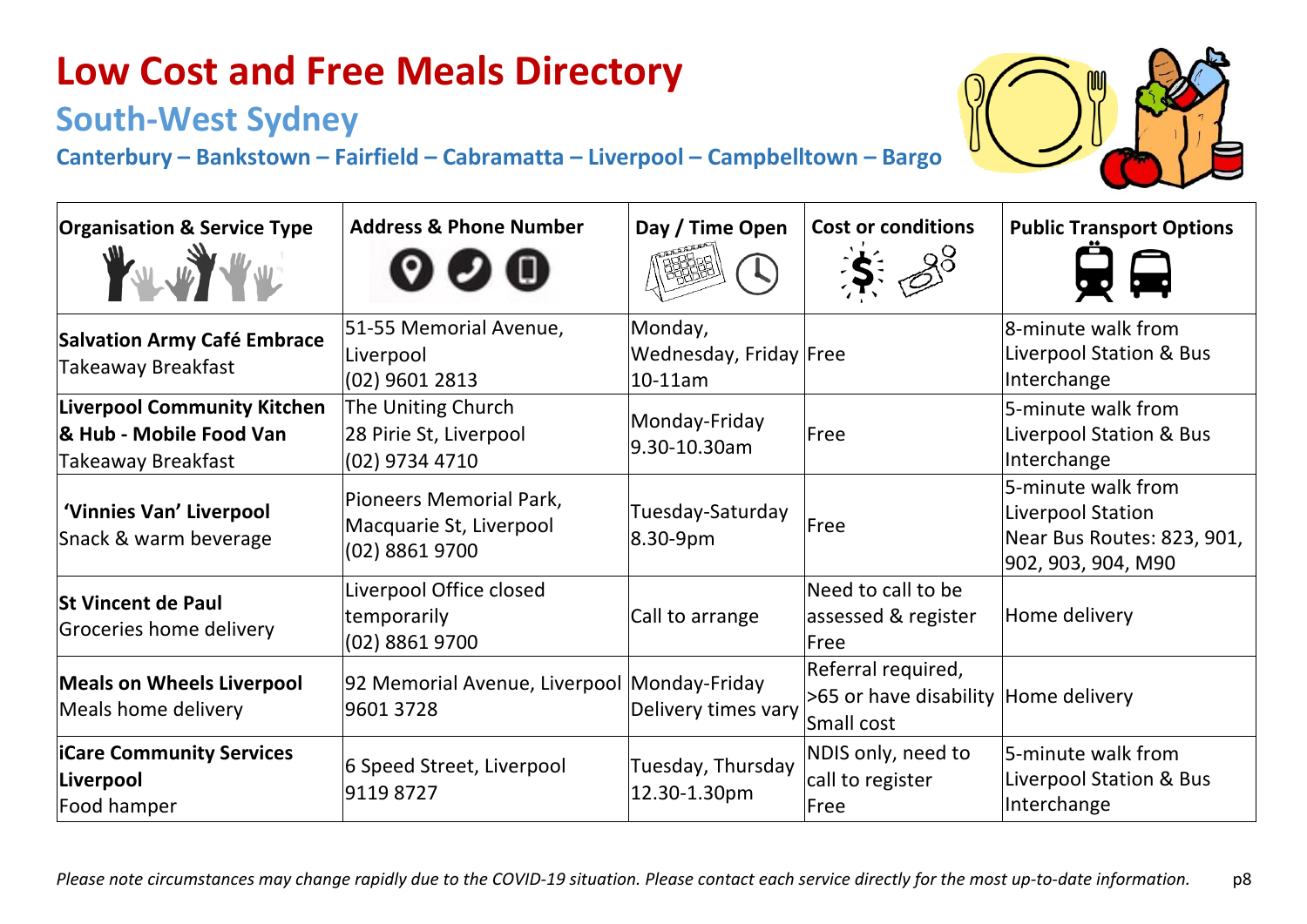### **South-West Sydney**

| <b>Organisation &amp; Service Type</b>                                               | <b>Address &amp; Phone Number</b>                                                                | Day / Time Open                                     | <b>Cost or conditions</b>                                 | <b>Public Transport Options</b>          |
|--------------------------------------------------------------------------------------|--------------------------------------------------------------------------------------------------|-----------------------------------------------------|-----------------------------------------------------------|------------------------------------------|
|                                                                                      |                                                                                                  |                                                     |                                                           |                                          |
| <b>Anglicare 'Mobile Community</b><br>Pantry' Van – St Johns Park<br>Cheap groceries | St Johns Park Anglican Church,<br>73 Edensor Road, St Johns Park<br>0400 774 238                 | Every 2 <sup>nd</sup> Monday<br>1.30-2.30pm         | Centrelink card-<br>holders only<br>\$10 bag pantry items | Bus routes: 802, 805                     |
| <b>Heckenburg Community</b><br><b>Connect</b><br>Food parcels                        | Oliveri Hall, 1 Tantangara<br>Street, Heckenberg<br>$(02)$ 9607 0077                             | Tuesday-Friday<br>9.30am-3pm                        | High demand -<br><b>Existing clients only</b>             | Near bus routes: 805, 827                |
| 'Vinnies Van' Sadlier<br>Snack & warm beverage                                       | Edwin Wheeler Reserve, Corner<br>of Maxwells Ave & Cartwright<br>Ave, Sadier<br>$(02)$ 8861 9700 | Tuesday-Saturday<br>9.15-9.45pm                     | Free                                                      | Bus routes: 802, 803                     |
| <b>CORE Community Services</b><br>Miller<br>Takeaway frozen meals                    | 16 Woodward Crescent, Miller<br>(02) 8717 1531                                                   | Monday,<br>Wednesday,<br>Friday,<br>11:30am-12:30pm | <b>lFree</b>                                              | Bus routes: 802, 803, 804                |
| <b>St Vincent de Paul</b><br>Food hampers and vouchers                               | 248 Humphries Rd, Mount<br>Prichard<br>(02) 9823 1222                                            | Call to arrange                                     | Need to call to be<br>assessed & register<br>Free         | Bus routes: 801, 807, 808,<br>816        |
| 3 Pillars Relief Agency<br>Food hampers                                              | Unit 5/1 Moorlands Road,<br>Ingleburn<br>(02) 8119 5126                                          | Hours vary, call or<br>check Facebook               | \$30 large hamper                                         | 18-minute walk from<br>Ingleburn Station |